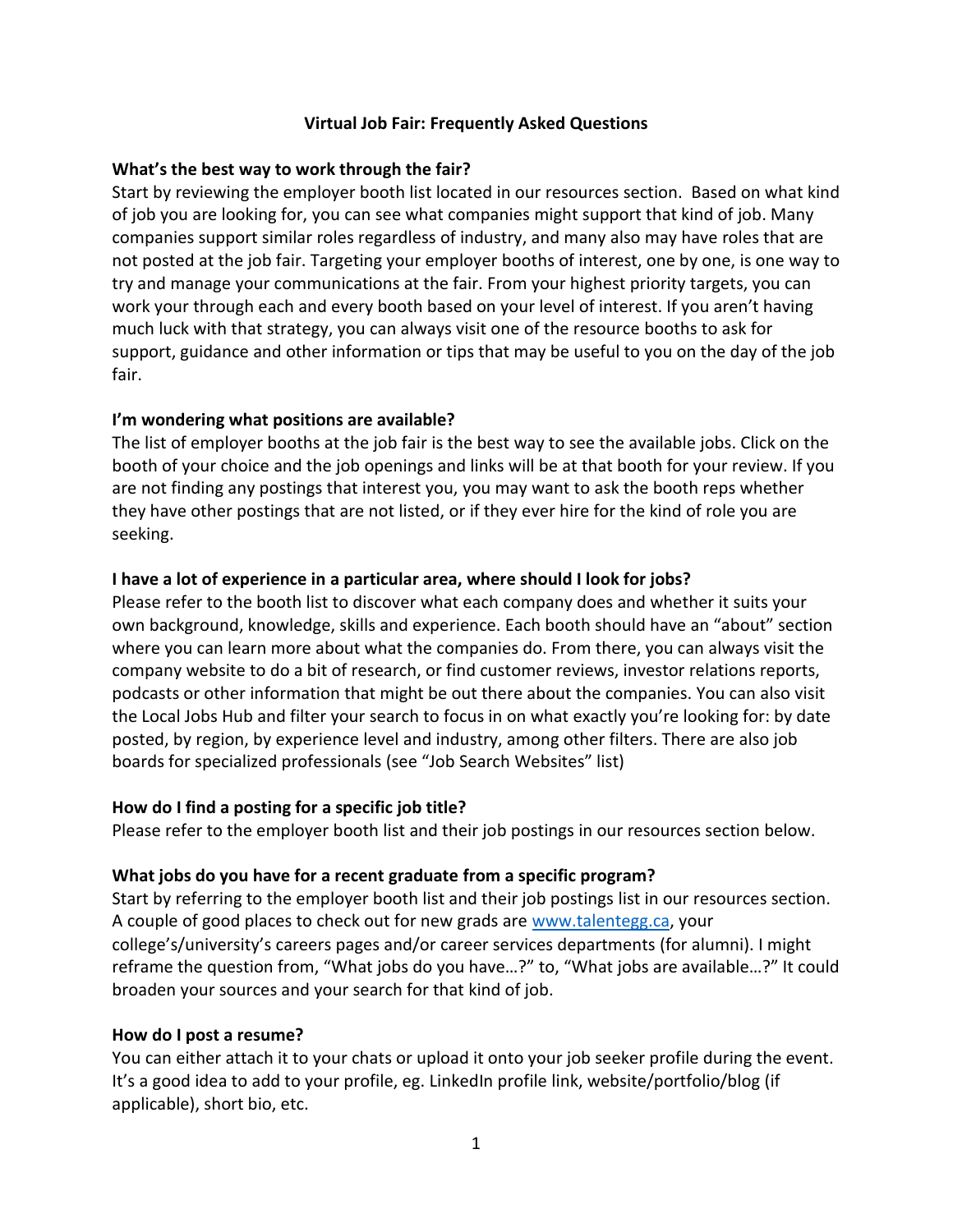#### **Is there somewhere I can get help with my resume or job seeking?**

Please refer to the list of exhibitor booths in our resources below to see which community resource booths are here today and which might be a good fit for you depending on what you need and where you live. There is a list of other free community employment organizations in our resources section below. Please contact one of our booth representatives if you're not sur which community employment resources are right for you.

#### **I reached out to an employer but no one is answering me.**

Not to worry (too much). This is very common. The employer may be busy at the moment. In the meantime, you could try stopping by other booths to see if anyone there might be available to chat about their company, postings, work environment, etc. Once you've gone around, you can then revisit the chat request that you are after. When doing short term follow up, it's helpful to remember the importance of approach and messaging. Chances are, the person has at least seen your message come in, so use humour, recognize and respect their time.

## **What do I do if employers only accept online applications?**

You can still use this opportunity to connect. Make it clear that you intend to apply online (or that you have already applied online). Then, see if they can provide any more information to you, eg., how long does it typically take for HR to decide who to bring to the next stage? How do they communicate this? Can I have the name of the HR rep? Realistically, when someone applies to the same position more than once, does that application automatically land in the "no" pile?

## **I already applied to that employer/posting and heard nothing back. What should I do now?**

It's time to work on your follow up strategy. There are so many approaches and ways that you could do this. It's important to focus on what your goals are, what you can offer, and why you and the company are a good fit. See the "Email Marketing Samples" ideas at the end of this document for a few templates you can build on when you're working on follow up. It could be a good time to visit the resource booths to see what support, guidance, resources and information you can find!

## **Where can I find other job postings in my field?**

Start with the Job Posting Boards located in our resources section below. There is a much longer list of job boards at the end of this document.

## **How do I follow-up with employers after the fair?**

Make sure you write down the employers' names and contacts, and any information they gave during the virtual job fair to make it easier to send your thank you messages later. Try focusing on any meaningful interaction, comment, exchange, or insight gained.

Good ways to follow-up include email, LinkedIn, or scheduling a call or video meeting. Take your time to craft an impactful message, but send it within five business days.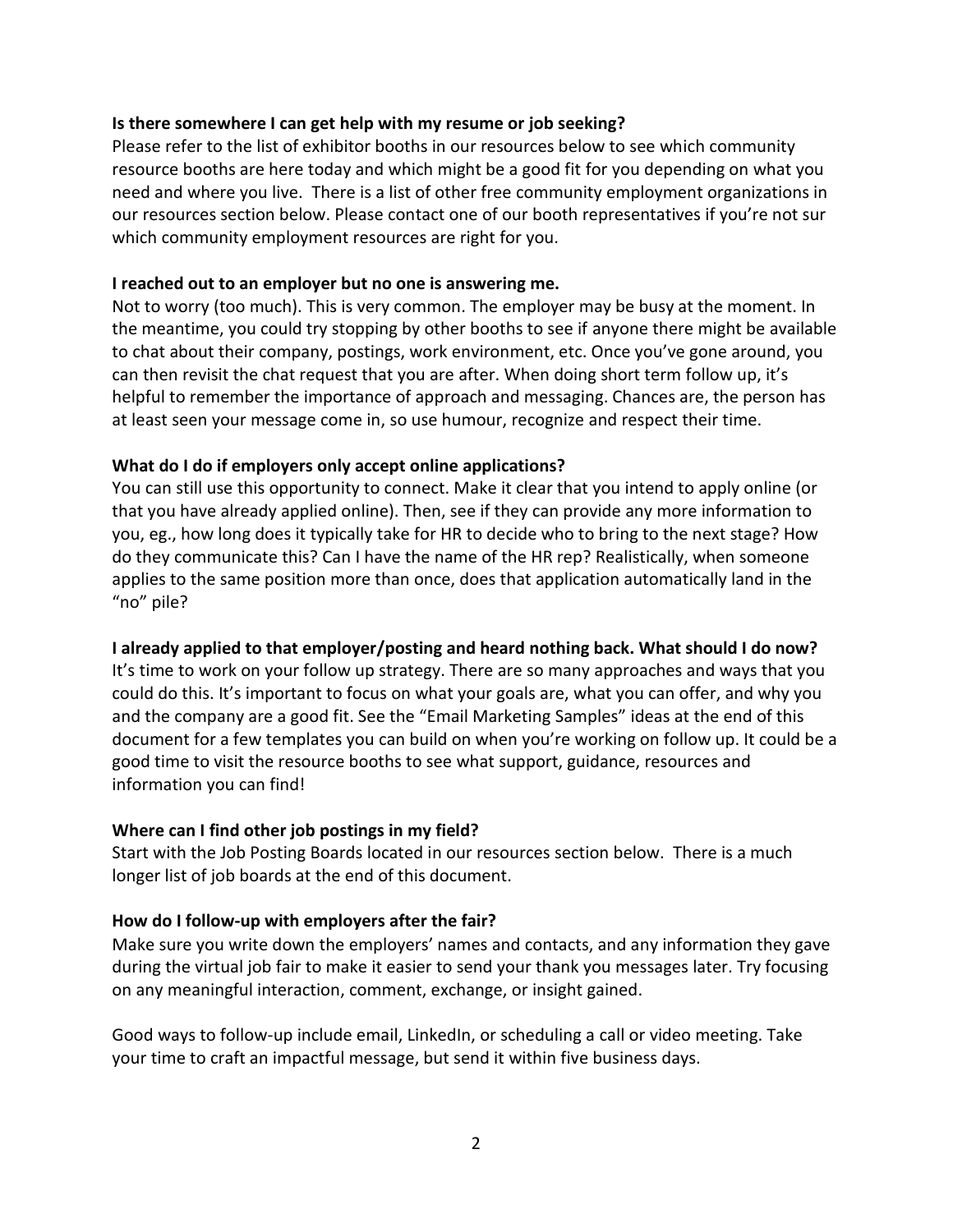Ask good questions, contribute something of value when possible. For example, "What do you enjoy most about working at \_\_\_\_\_\_\_?" or, "What is something you've noticed that leads to success for the employee in the role of **Example 1** 2<sup>n</sup> If you notice any gaps in information on the company website or LinkedIn company page, or any common problems or issues that the company seems to regularly face, that's great stuff to bring with you to the event

Never underestimate the power of a thank-you note after the job fair

## **How can I incorporate my transferable skills in finding different work? How can I make a career transition?**

Please visit the resource booths to discuss the details of your circumstances, your objectives and any planning or progress you've made lately. NOC (National Occupational Classification – Stats Canada [\(https://noc.esdc.gc.ca/Home/Welcome/60484929b9b249c0b2815969c8e6c1da\)](https://noc.esdc.gc.ca/Home/Welcome/60484929b9b249c0b2815969c8e6c1da) is a good place to start for getting an idea of what skills and schooling you will require for your chosen job objective (there's a handy keyword search bar at the top of the page so you don't have to deal with all the codes). Then, reaching out to specific employers in your field of interest for informational interviews is always a good source of information and substance for your networking.

# **I'm looking for volunteer work.**

Pillar Nonprofit Network and Volunteer London are great places for formal volunteering opportunities, but it could also be a good idea to reach out to places that you are interested in contributing to and asking a few questions to see if there is room for volunteers at any of the places you contact.

- Pillar:<https://pillarnonprofit.ca/volunteer>
- Volunteer London: [https://volunteerlondon.ca](https://volunteerlondon.ca/)
- Age Friendly London: [http://www.london.ca/residents/Seniors/Age-](http://www.london.ca/residents/Seniors/Age-Friendly/Documents/AF%20Volunteer%20Opportunities%20List_Jan2020.pdf)[Friendly/Documents/AF%20Volunteer%20Opportunities%20List\\_Jan2020.pdf](http://www.london.ca/residents/Seniors/Age-Friendly/Documents/AF%20Volunteer%20Opportunities%20List_Jan2020.pdf)
- o Examples:
	- Galleries and Museums
	- **Thrift Shops**
	- **Shelters**
	- **Crisis Lines**

Please refer to the Job Posting Boards in our resources section below. It can also be useful to use business directories for the London area if you are not seeing any employers of interest at the fair such<https://www.ledc.com/business-directory>

## **Recommended Websites for Job Searching**

| ledc.com/tech-jobs/manufacturing-jobs<br>Great website for business searches and tech $\vert$ Large job search engine<br>jobs | wowjobs.ca              |
|-------------------------------------------------------------------------------------------------------------------------------|-------------------------|
| workopolis.com                                                                                                                | pillarnonprofit.ca      |
| Large job search engine                                                                                                       | Volunteer opportunities |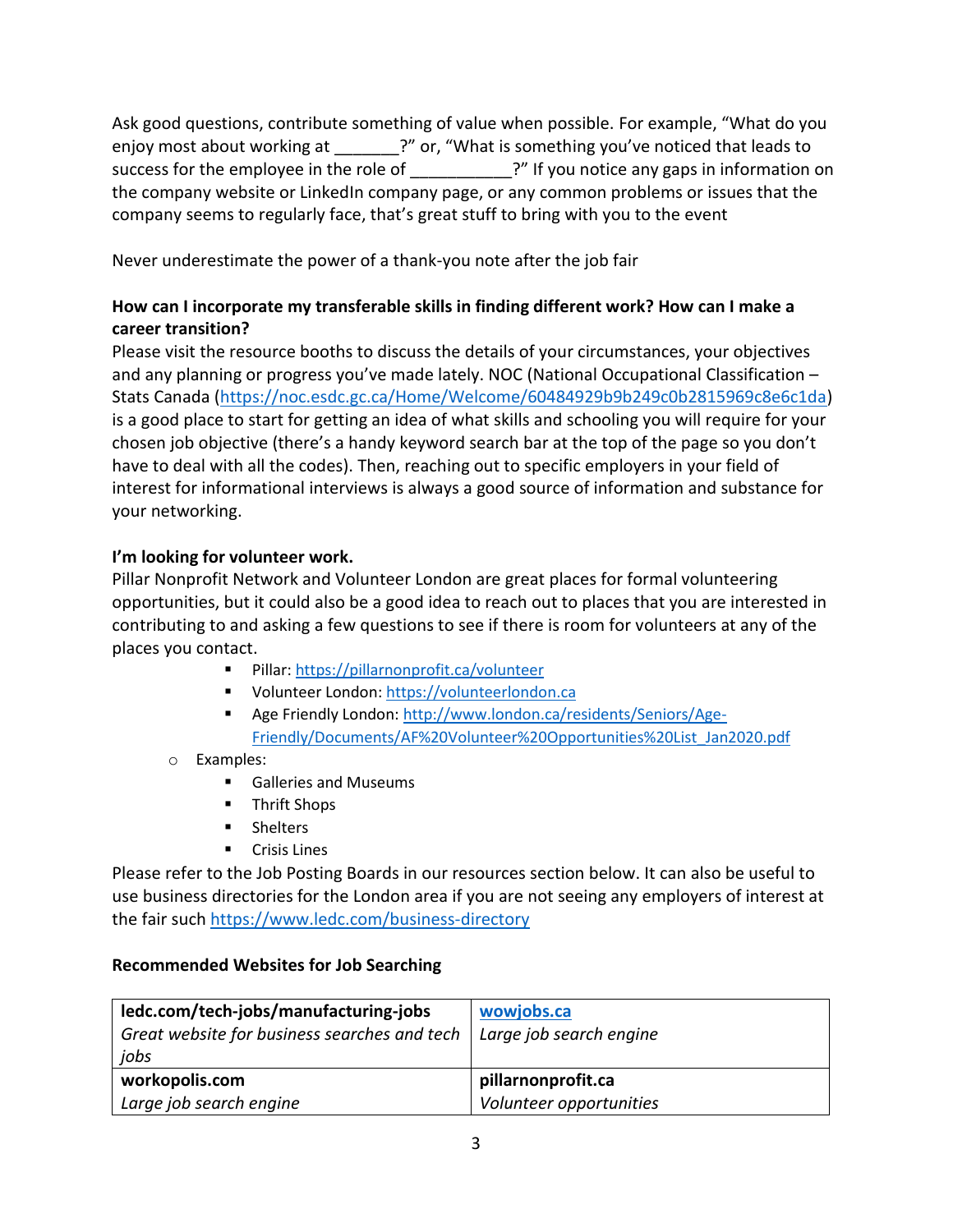| knighthunter.com                              | simplyhired.ca                             |
|-----------------------------------------------|--------------------------------------------|
| Specific to London jobs                       | Large job search engine                    |
| monster.ca                                    | ziprecruiter.com                           |
| Large job search engine                       | Large job search engine                    |
| mediajobsearchcanada.com                      | talentegg.ca                               |
| Media job search engine                       | Job search engine for new graduates        |
| zsa.ca                                        | canadajobs.com                             |
| Legal recruitment                             | Job search engine specific to Canada       |
| workcabin.ca                                  | eluta.ca                                   |
| Environmental, conservation and wildlife      | Search engine for Canada's top 100         |
| jobs                                          | employers                                  |
| goodwork.ca                                   | careerjet.ca                               |
| Environmental jobs                            | Large job search engine                    |
| canadastop100.com/older_workers               | careerowl.ca                               |
| Top jobs for older workers                    | Large job search engine                    |
| recruit.uwo.ca                                | indeed.ca                                  |
| Jobs at University of Western Ontario         | Large job search engine                    |
| charityvillage.com                            | careerbuilder.ca                           |
| Not for profit jobs and volunteer opportunies | Large job search engine                    |
| jobpostings.ca                                | agcareers.com                              |
| Canada's largest student network              | <b>Agricultural Careers</b>                |
| neuvoo.ca                                     | nicejob.ca                                 |
| Large job search engine - also gives career   | Large job search engine                    |
| info.                                         |                                            |
| jobillico.com                                 | callcentrejob.ca                           |
| Large job search engine                       | Call centre agent jobs                     |
| careersinfood.com                             | eco.ca                                     |
| Food industry jobs                            | Canada's environmental industry            |
| findtherightjob.com                           | mbajobs.ca                                 |
| Job search engine for USA                     | Job search engine for business and finance |
| en-ca.gigajob.com                             | careerjet.com                              |
| Large job search engine                       | Large job search engine                    |
| glassdoor.ca                                  | www.engineerjobs.com                       |
| Large job search engine                       | Various engineering jobs in Canada and USA |
| ca.linkedin.com                               | jobbank.gc.ca                              |
| Linked in clients job search engine           | Government Jobs and other job seeker       |
|                                               | services                                   |
| milkmanunlimited.com                          | talentegg.ca                               |
| Jobs in media                                 | Entry level jobs for students and new      |
|                                               | graduates                                  |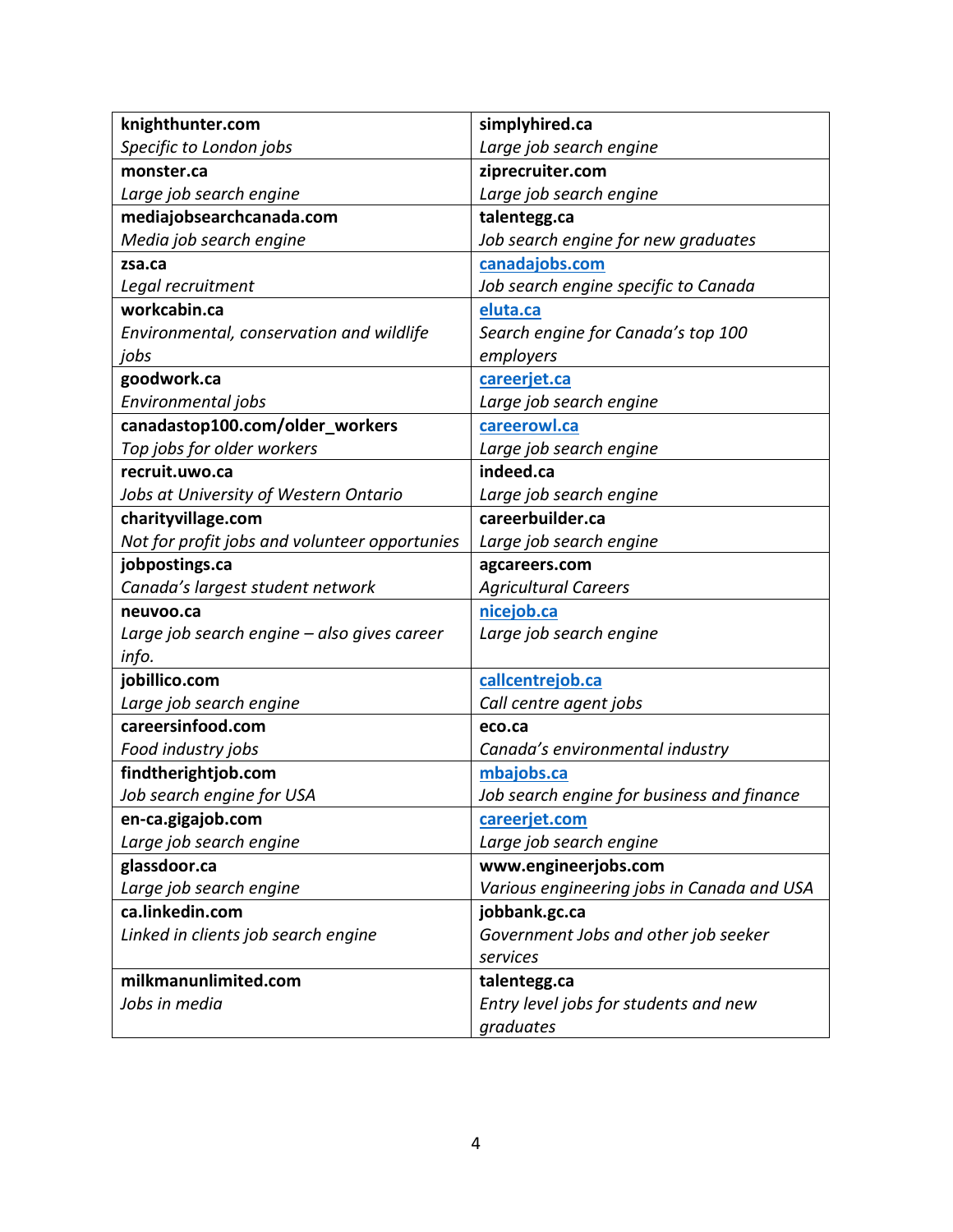#### **Some ideas for Marketing Yourself to Employers via Emails/Messages:**

#### "**Don'ts**

- 1) You don't want to have the phrases, "I'm just following up," or, "I'm just checking in," or anything of that sort.
- 2) You want to think of how you are adding value to your message. This is all part of your personal brand, especially in an age where email is becoming the dominant method of communication in the professional world. You want to avoid empty and superficial, or "filler," statements. For example, instead of, "Do you know when you will make your hiring decision?" use, "I hope your search for the perfect hire is going well. As one of many qualified candidates, I'm sure, I was hoping to get to know whether I'm being considered at all to move forward in the process and do my best to show you exactly why I am the ideal hire you are looking for."
- 3) Dealing with perceived rejection from HR is frustrating for sure, but you don't want to let any of that come through in your message. Everything is better with a positive spin. It is more productive. Remember positive initiative and positive modification of the working environment.

#### **Dos**

- 1) Always follow up this message with a thank you note, whether by email or handwritten (yes, even if they don't get back to you after this attempt).
- 2) Add value to everything. Substance and content is most important, not appearances and "coming across well."
- 3) Tone is important. You want to sound natural, but always polite and kind, looking for ways to help and offer your best self.

#### **Sample follow up email models:**

1) ""Dear \_\_\_\_\_\_\_\_ (always try to get a contact name),

| I recently at                                                                       |  | about the controller to the state of the state of the state of the state of the state of the state of the stat |  |  |  |
|-------------------------------------------------------------------------------------|--|----------------------------------------------------------------------------------------------------------------|--|--|--|
|                                                                                     |  | potential opportunities to work with your organization. You had mentioned in our                               |  |  |  |
|                                                                                     |  | interview that  First, I'll thank you in advance for taking time out of your schedule                          |  |  |  |
| to read this. I only want to have the opportunity to demonstrate my true talent and |  |                                                                                                                |  |  |  |
|                                                                                     |  |                                                                                                                |  |  |  |
| bit of time with you at your convenience to ask a few questions about the next      |  |                                                                                                                |  |  |  |
|                                                                                     |  | stages of hiring for , and what it is that you think make employees great.                                     |  |  |  |
|                                                                                     |  | Please let me know if this might be a possibility.                                                             |  |  |  |

Thanks again and I do look forward to hearing from you soon.

Sincerely,

 $\overline{u}$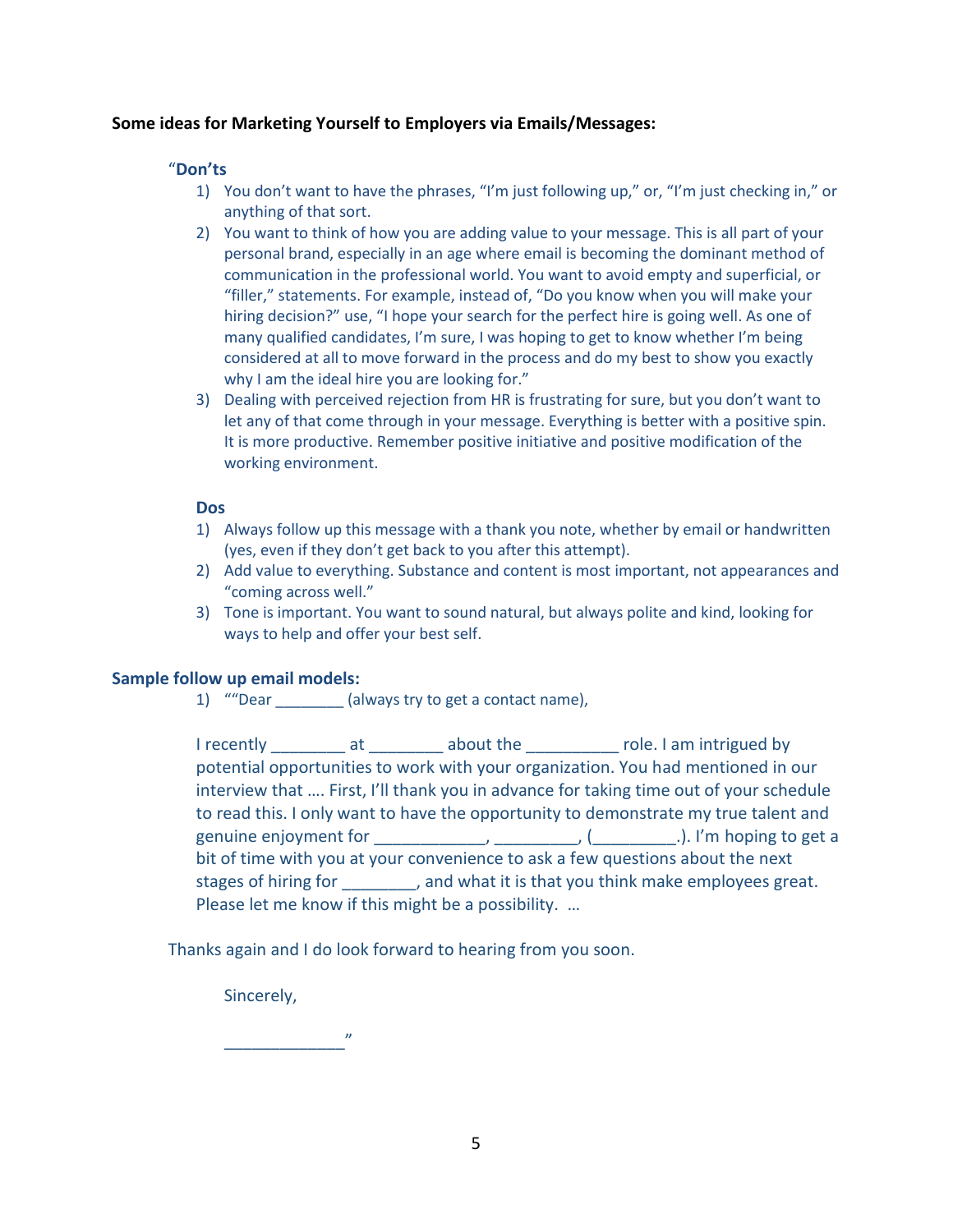2) ""Dear \_\_\_\_\_\_\_\_\_\_\_\_\_\_,

I recently stopped in at the at (location) The lovely receptionist provided me your card as I am intrigued by potential opportunities to instruct with your organization. She had mentioned that I should send an email to you with my resume attached and a short blurb about me. First, I'll thank you in advance for taking time out of your schedule to read this. My resume will illustrate to you my professional life and skillsets but cannot possibly express my true talent and genuine enjoyment for \_\_\_\_\_\_\_\_\_\_. I have not attached the resume here as I was hoping to get a bit of time with you in person at your convenience to ask a few questions about the instructor roles and what it is that you think makes your new hires great. Please let me know if this might be a possibility. …

Thanks again and I do look forward to hearing from you soon.

Sincerely,

3.) "Hello \_\_\_\_\_\_\_\_\_\_,

 $\overline{u}$ 

 I hope your weekend was good (if you even get those). I submitted my resume several days ago through \_\_\_\_\_\_\_\_\_\_ and just saw that it has been posted again. Don't worry, I'm not creeping you or anything, but the opportunity seemed to be such a great fit that I kept an eye on it over the weekend. I was pretty excited to send you over my resume and hope that I'll be able to get some valuable insight from you as I continue to try and give my best to one lucky employer (it could be you)! I would be grateful to discuss what it is exactly you are looking for in your next hire. Really, I want to know how I measure up so I can continue to learn and improve. If you're open to it, it'd be great to meet and chat for a little bit in person or over the phone. Feel free to contact me at your convenience if you're interested in pursuing this potential working relationship. Just a warning, though, I may follow up again in about a week (or two) if I have not heard back from you. If that still doesn't work, well then I'll just have to assume that you were eaten by caterpillars. Thanks in advance for taking your time to consider me. I look forward to hearing from you so I might have a better chance to illustrate my fit more fully.

Sincerely,

 $\overline{\phantom{a}}$